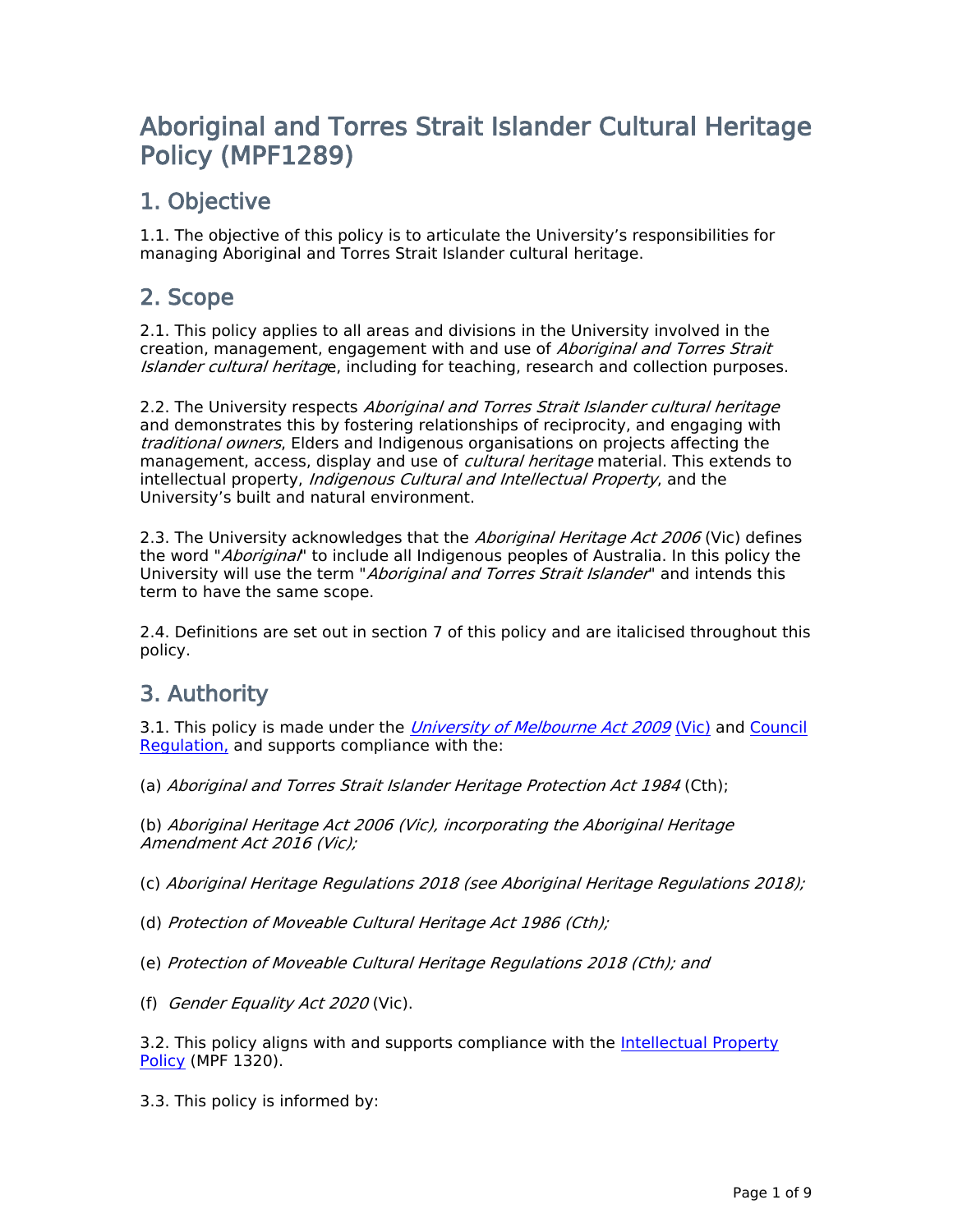(a) *International Council of Museums Code of Ethics (2004); and*

(b) *United Nations Declaration of the Rights of Indigenous Peoples (2007).*

## **4. Policy**

4.1. The University manages *Aboriginal and Torres Strait Islander cultural heritage* in a way that recognises the relevant *Aboriginal and Torres Strait Islander people* as primary guardians, keepers and knowledge holders of *Aboriginal and Torres Strait Islander cultural heritage*, and respects Aboriginal and Torres Strait Islander knowledge, and cultural and traditional practices.

4.2. In particular, the University manages *Aboriginal and Torres Strait Islander cultural heritage* in ways compatible with relevant *Aboriginal and Torres Strait Islander traditions* including any gender specific traditions, where these traditions can be ascertained, and according to agreed University protocols.

4.3. The University underpins custodianship and management of *Aboriginal and Torres Strait Islander cultural heritage* by genuine and effective reciprocal partnerships with the relevant *Aboriginal and Torres Strait Islander people*, recognising their *Aboriginal and Torres Strait Islander traditions*, including any gender specific traditions*,* where these *traditions* can be ascertained, and according to agreed University protocols.

4.4. The University reports all *Aboriginal and Torres Strait Islander ancestral remains* as soon as practicable and transfers them to the Victorian Aboriginal Heritage Council (VAHC). The University assists the VAHC to repatriate *Aboriginal and Torres Strait Islander ancestral remains* as a priority to recognise *traditional owners* as protectors of their *cultural heritage* and support the empowerment of *Aboriginal and Torres Strait Islander peoples* to meet their cultural obligations and address the injustice of Australia's shared past in removing such remains.

4.5. The University takes all reasonable steps to document and transfer *Aboriginal and Torres Strait Islander secret or sacred objects* as soon as practicable to the *traditional owners* or the VAHC as appropriate under sections 21A and 23 of the *Aboriginal Heritage Act 2006* (Vic).

4.6. The University will identify all *Aboriginal and Torres Strait Islander objects* and representations of *Indigenous Cultural and Intellectual Property* in the University collections and (where required) will facilitate registration of this material by the Victorian Aboriginal Heritage Register managed by the Secretary of the Department Premier and Cabinet under sections 144A & 145 of the *Aboriginal Heritage Act 2006* (Vic).

4.7. The University will manage *Aboriginal and Torres Strait Islander cultural heritage* to promote Aboriginal and Torres Strait Islander cultures across all its campuses, and to further understanding and respect between *Aboriginal and Torres Strait Islander people* and non-Indigenous Australians.

4.8. The University recognises the value of *Aboriginal and Torres Strait Islander cultural heritage* and Indigenous culture and the deep connections to the physical *place* held by traditional owners and other relevant *Aboriginal and Torres Strait Islander people* and is committed to consultation as appropriate.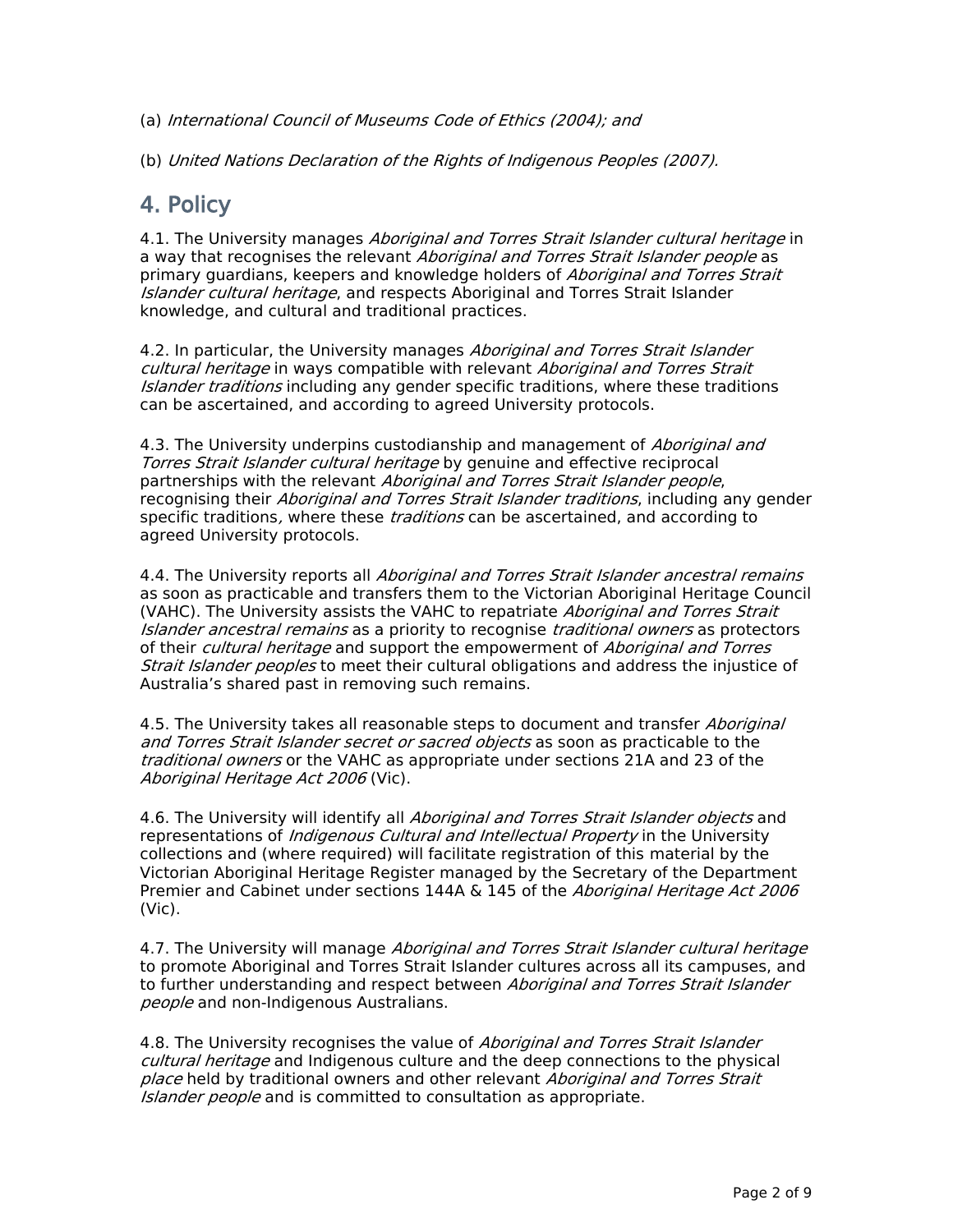4.9. The University recognises and respects Indigenous Cultural and Intellectual Property rights, including ensuring appropriate benefit-sharing arrangements in respect to any commercialisation of Indigenous Cultural and Intellectual Property rights. This is further stipulated in paragraph 4.30 of the Intellectual Property Policy ([MPF1320\)](file:/usr/local/tomcat/MPF1320).

## **5. Procedural principles**

5.1. The Chair, Aboriginal and Torres Strait Islander Cultural Heritage Oversight Committee or nominee provides for the overall management of *Aboriginal and Torres Strait Islander cultural heritage* in conformity with the principles of this policy, specifically:

(a) advising the VAHC (or an equivalent authority) of *Aboriginal and Torres Strait Islander ancestral remains* and *secret or sacred objects* held by the University;

(b) advising the Secretary of the Department of Premier and Cabinet or equivalent authority of *Aboriginal and Torres Strait Islander objects* held by the University;

(c) facilitating the transfer of *Aboriginal and Torres Strait Islander ancestral remains* held by the University to VAHC;

(d) facilitating the transfer of *Aboriginal and Torres Strait Islander secret or sacred objects* held by the University to the *traditional owners* or the VAHC;

(e) whenever practicable, entering into agreements with *Aboriginal and Torres Strait Islander people* for the management and protection of *Aboriginal and Torres Strait Islander objects* and other *Aboriginal and Torres Strait Islander cultural heritage*;

(f) providing practical guidance to members of the University community of their responsibilities, and the University's responsibilities, for *Aboriginal and Torres Strait Islander cultural heritage*, including legal obligations and appropriate cultural requirements including the recognition and management of *Indigenous Cultural and Intellectual Property rights*, including in accordance with paragraph 4.30 of the Intellectual Property Policy ([MPF1320\)](file:/usr/local/tomcat/MPF1320);

(g) developing strategies for the inclusion of tangible and intangible *Aboriginal and Torres Strait Islander cultural heritage* in the University built and natural environment;

(h) developing strategies for the use of *Aboriginal and Torres Strait Islander cultural heritage* in the University collections to engage with and promote Aboriginal and Torres Strait Islander people, *traditions* and customs, including any gender specific traditions, where these traditions and customs can be ascertained, and according to agreed University protocols.

(i) facilitating access and developing strategies to improve identification of *Aboriginal and Torres Strait Islander cultural heritage* in the University collections;

(j) engaging in consultation with *traditional owners* and other relevant *Aboriginal and Torres Strait Islander people* who may be impacted by major capital works projects across the built and natural environment through the auspices of the VAHC or relevant authority; and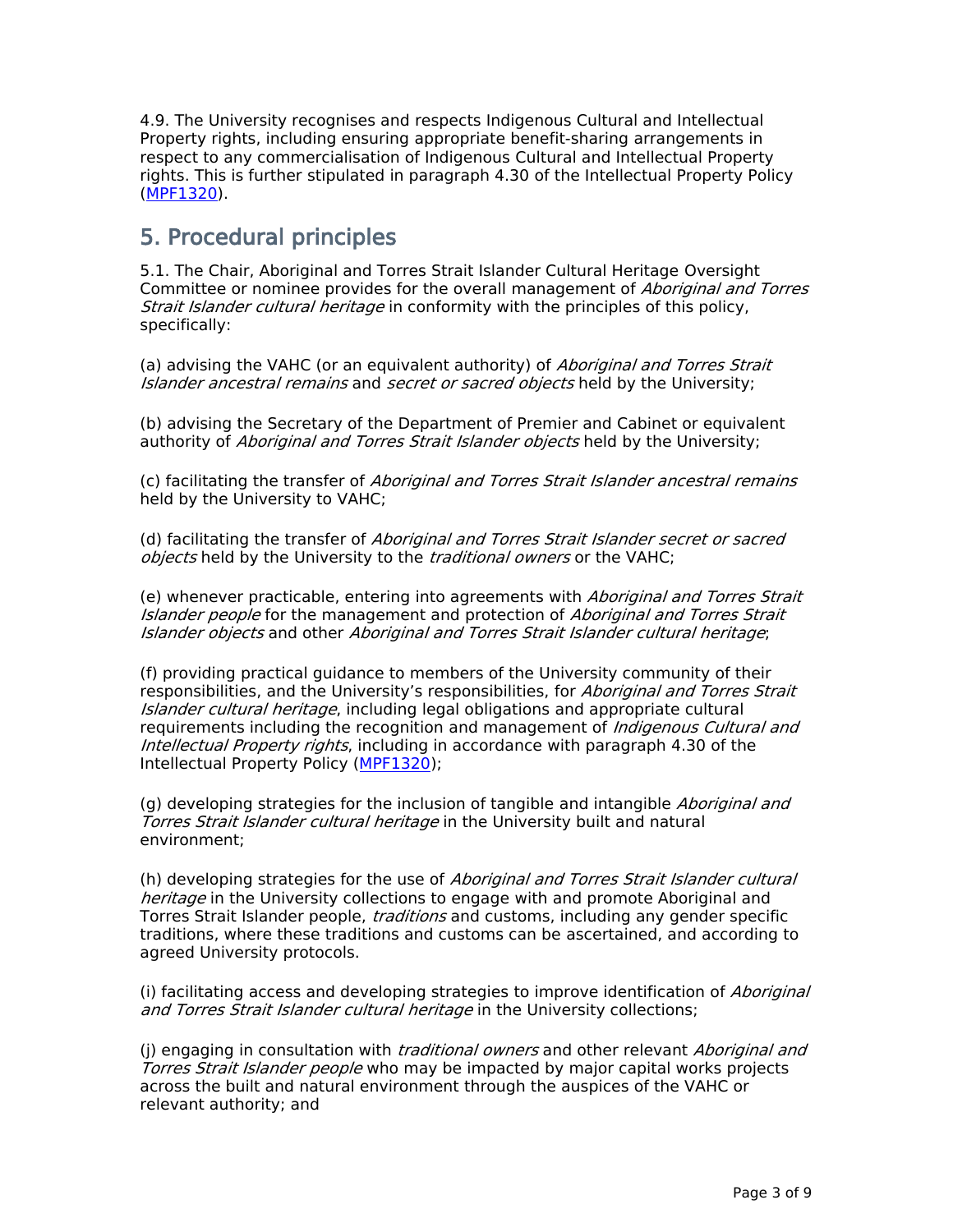(k) developing and implementing processes and protocols to support this Policy in accordance with the University's governance framework.

5.2. Any record created as a result of this policy will be managed in accordance with the University's Records Management Policy ([MPF1106\)](file:/usr/local/tomcat/MPF1106).

### **Controlled activities**

5.3. The legislative authorities of this policy and other similar laws control certain activities in relation to *Aboriginal and Torres Strait Islander cultural heritage*. Controlled activities include the following (and any similar controlled activity in other Australian jurisdictions):

(a) possessing, harming or selling *Aboriginal and Torres Strait Islander cultural heritage*

(b) carrying out scientific research on an *Aboriginal and Torres Strait Islander place* or removal of an *Aboriginal and Torres Strait Islander object* from that place for scientific research;

(c) removing *Aboriginal and Torres Strait Islander cultural heritage* from an *Aboriginal and Torres Strait Islander place* or surveying, disturbing or excavating any land for the purposes of uncovering such heritage;

(d) removing nominated categories of *Aboriginal and Torres Strait Islander objects* from Victoria; and

(e) exporting nominated categories of *Aboriginal and Torres Strait Islander cultural heritage* from Australia.

5.4. The University and its staff must not initiate, undertake, allow or participate in any controlled activities, except with the approval of the Chair, Aboriginal and Torres Strait Islander Cultural Heritage Oversight Committee or nominee.

5.5. The Chair, Aboriginal and Torres Strait Islander Cultural Heritage Oversight Committee or nominee shall ensure compliance with the legislative regime affecting controlled activities by taking the steps necessary to ensure that the University and its staff initiate, undertake, allow and participate in such activities only in accordance with the legislative regime that controls these activities, and where required by the legislation:

(a) notify the VAHC of any *Aboriginal and Torres Strait Islander ancestral remains* held by the University, as soon as practicable;

(b) transfer any *Aboriginal and Torres Strait Islander ancestral remains* in the possession of the University to the VAHC;

(c) notify the VAHC of any identified *Aboriginal and Torres Strait Islander secret or sacred objects* held by the University;

(d) transfer *Aboriginal and Torres Strait Islander secret or sacred objects* in the possession of the University to the VAHC as soon as practicable; or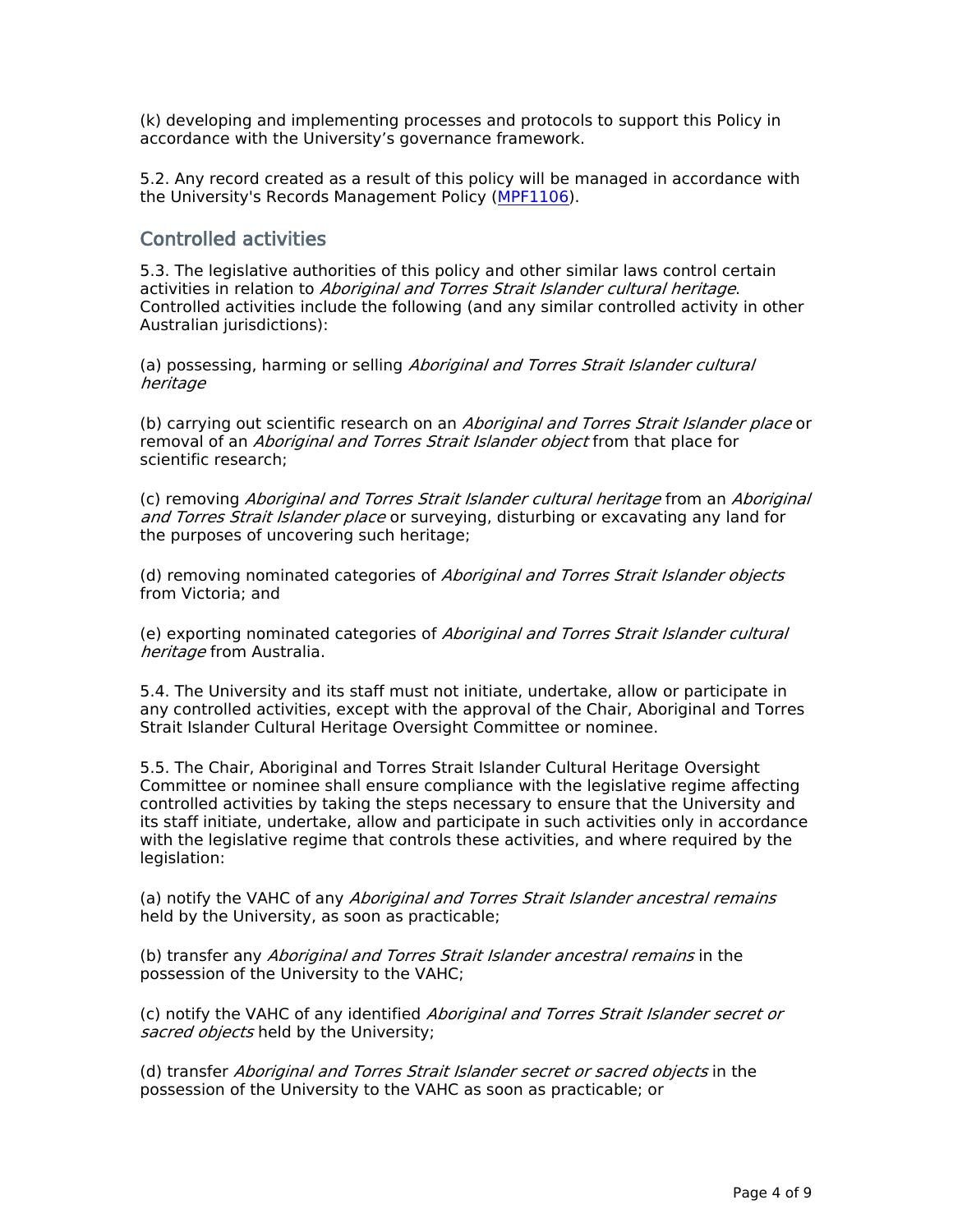(e) on the initiation of the *traditional owner*, return any *Aboriginal and Torres Strait Islander secret or sacred objects* in the possession of the University to the relevant *traditional owner*.

## **6. Roles and responsibilities**

| Role/Decision/Action                                                                                                                                          | Responsibility                                                                              | Conditions and<br>limitations                                        |
|---------------------------------------------------------------------------------------------------------------------------------------------------------------|---------------------------------------------------------------------------------------------|----------------------------------------------------------------------|
| Provide for the overall<br>management of<br><b>Aboriginal and Torres</b><br>Strait Islander cultural<br>heritage                                              | Chair, Aboriginal and<br>Torres Strait Islander<br>Cultural Heritage<br>Oversight Committee | <b>I</b> In line with the<br>principles of this policy               |
| Ensure compliance with<br>legislative instruments<br>specified in section 3,<br>Authority, and with any<br>other legislative<br>instruments that may<br>apply | Chair, Aboriginal and<br>Torres Strait Islander<br>Cultural Heritage<br>Oversight Committee |                                                                      |
| Approve the initiation or<br>undertaking of any<br>controlled activity                                                                                        | Chair, Aboriginal and<br>Torres Strait Islander<br>Cultural Heritage<br>Oversight Committee | In accordance with this<br>policy and the<br>legislative authorities |

### **7. Definitions**

**Aboriginal and Torres Strait Islander person** means a person belonging to the Indigenous peoples of Australia and any descendant of those peoples.

### **Aboriginal and Torres Strait Islander cultural heritage** means:

(a) Aboriginal and Torres Strait Islander places, objects and ancestral remains within the meaning of the Aboriginal Heritage Act 2006 (Vic); and

(b) an expression of the ways of living developed by Aboriginal and Torres Strait Islander people which may be passed on from generation to generation (including knowledge, customs, practices, languages, places, objects, artistic expressions and values) which may be expressed as either intangible or tangible cultural heritage and includes Indigenous Cultural and Intellectual Property.

**Aboriginal and Torres Strait Islander ancestral remains** meansthe whole or part of the bodily remains of an *Aboriginal or Torres Strait Islander person* but does not include:

(a) a body, or the remains of a body, buried in a public cemetery that is still used for the internment of human remains,

(b) an object made from bodily hair or from any other bodily material that is not readily recognisable as being bodily material, or

(c) any human tissue: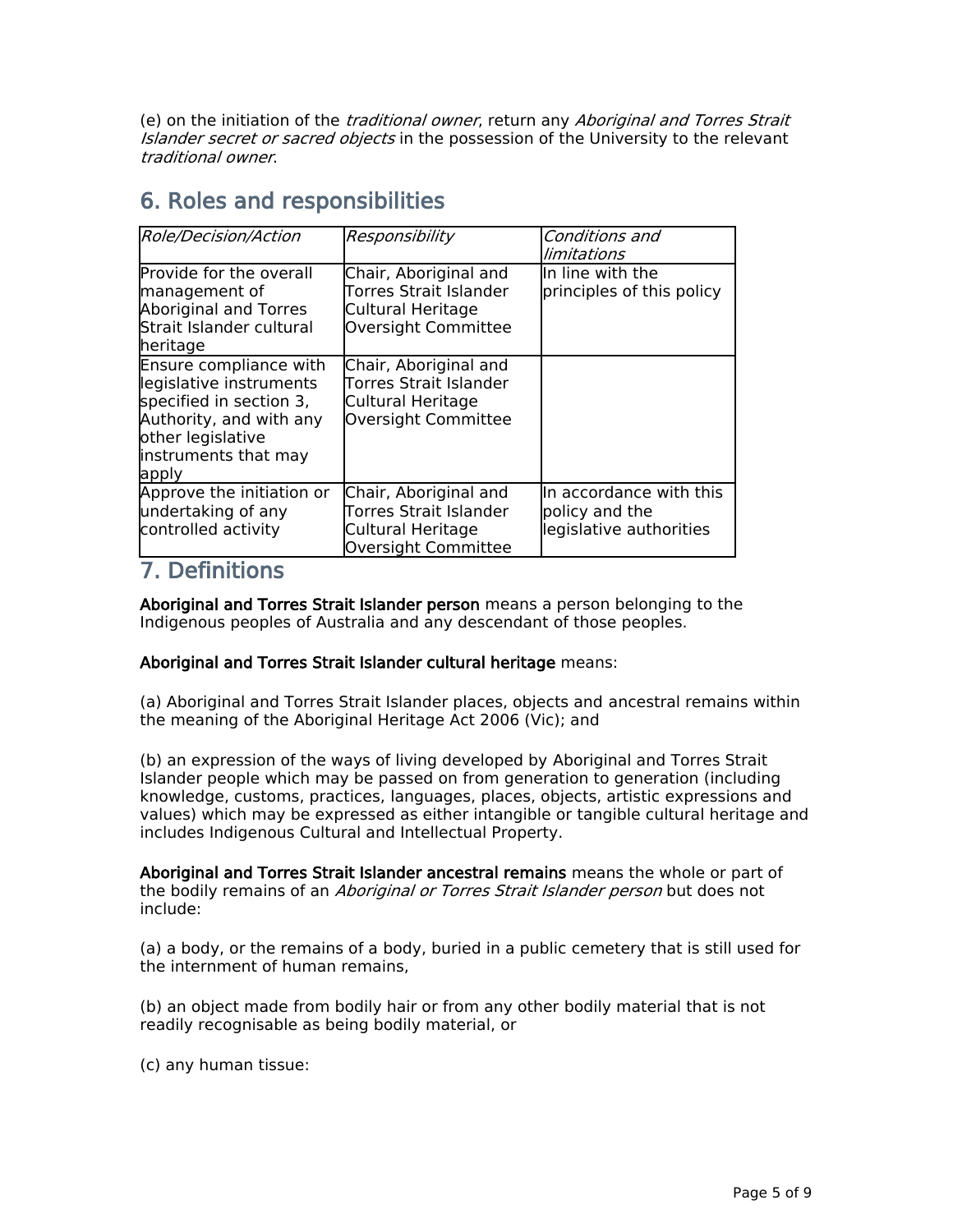(i) dealt with or to be dealt with in accordance with the *Human Tissue Act 1982* (Vic) or any other law of a State, a Territory or the Commonwealth relating to medical treatment or the use of human tissue; or

(ii) otherwise lawfully removed from an *Aboriginal and Torres Strait Islander person*

### **Aboriginal and Torres Strait Islander object** means:

(a) an object in Victoria or the coastal waters of Victoria that:

(i) relates to the Aboriginal and Torres Strait Islander occupation of any part of Australia whether or not the object existed prior to the occupation of that part of Australia by people of non-Aboriginal descent; and

(ii) is of *cultural heritage significance* to *Aboriginal and Torres Strait Islander people* generally or of a particular community or group of *Aboriginal and Torres Strait Islander people* in Victoria; or

(b) an object, material or thing in Victoria or the coastal waters of Victoria:

(i) that is removed or excavated from an *Aboriginal and Torres Strait Islander place*; and

(ii) is of *cultural heritage significance* to *Aboriginal and Torres Strait Islander people* generally or of a particular community or group of *Aboriginal and Torres Strait Islander people* in Victoria,

but does not include:

(a) an object that has been made, or is likely to be made, for the purpose of sale (other than an object made for barter or exchange in accordance with *Aboriginal and Torres Strait Islander tradition*); or

(b) *Aboriginal and Torres Strait Islander ancestral remains*.

### **Aboriginal and Torres Strait Islander place** means:

(a) in respect of Victoria, an area that is of cultural heritage significance to Aboriginal and Torres Strait Islander people in accordance with the meaning of 'Aboriginal place' in section 5 of the Aboriginal Heritage Act 2006 (Vic); or

(b) (where relevant) a 'significant Aboriginal area' within the meaning of section 3(1) of the Aboriginal and Torres Strait Islander Heritage Protection Act 1984 (Cth).

#### **Aboriginal and Torres Strait Islander tradition** means:

(a) the body of traditions, knowledge, observances, customs and beliefs of *Aboriginal and Torres Strait Islander people* generally or of a particular community or group of *Aboriginal and Torres Strait Islander people*; and

(b) such traditions, knowledge, observances, customs and beliefs relating to particular persons, areas, objects or relationships.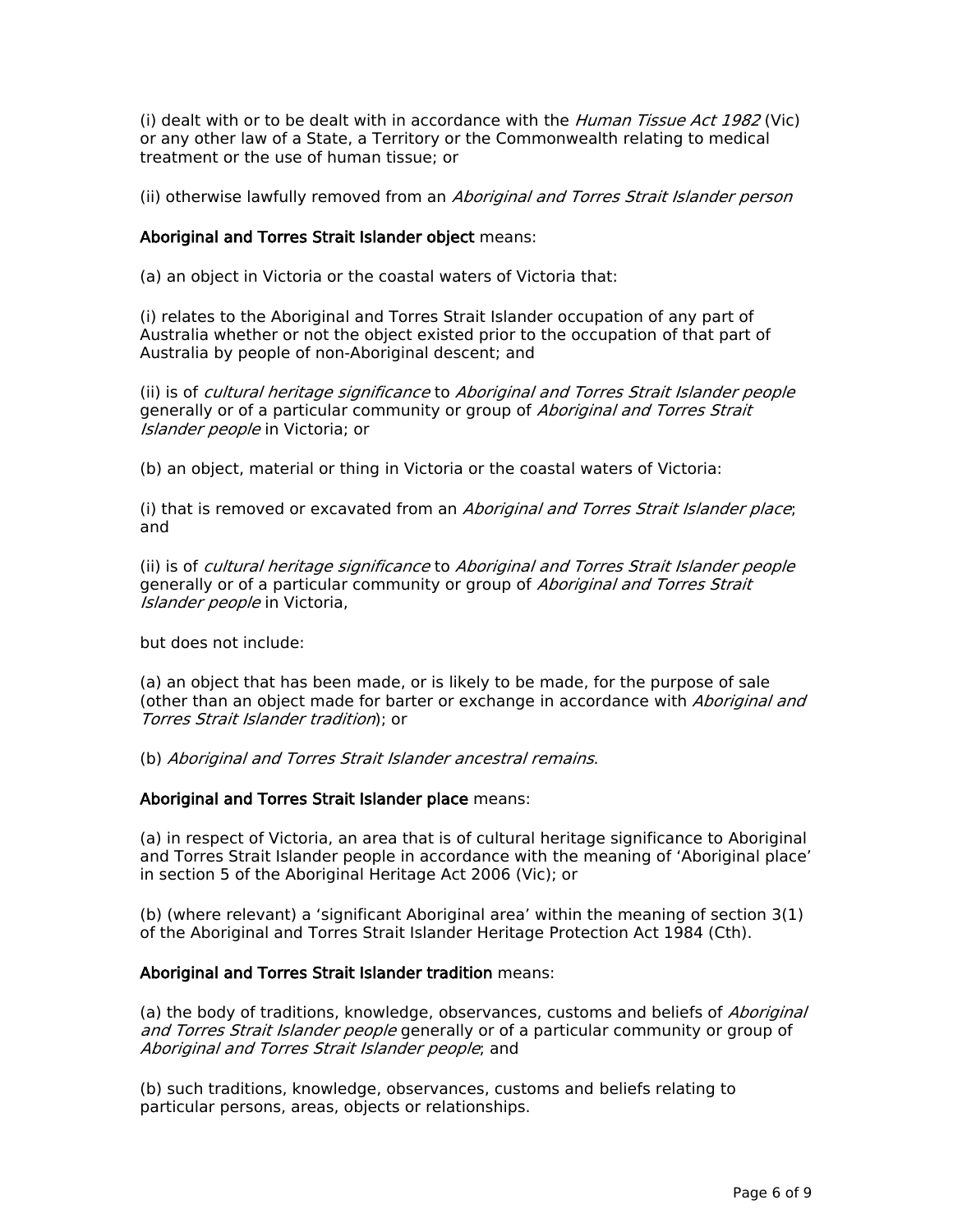**Built environment** means buildings, townscapes and archaeological remains.

### **Cultural heritage significance** includes:

(a) archaeological, anthropological, contemporary, historical, scientific, social or spiritual significance; and

(b) significance in accordance with *Aboriginal and Torres Strait Islander tradition*.

**Indigenous Cultural and Intellectual Property** means the rights of indigenous peoples, including but not limited to Aboriginal and Torres Strait Islander Peoples, to their heritage. This heritage includes tangible cultural property (e.g. sacred sites, burial grounds), intangible cultural property (e.g. languages, stories passed on orally), and documentation of indigenous peoples' heritage in all forms of media (e.g. reports, films, sound recordings).

**Natural environment** means landscapes, coasts and shorelines and agricultural heritage.

**Sacred** means sacred according to *Aboriginal and Torres Strait Islander tradition*.

**Secret** means secret according to *Aboriginal and Torres Strait Islander tradition*.

**Secret or sacred object** includes an *Aboriginal and Torres Strait Islander object* directly associated with a traditional Aboriginal burial.

**Traditional Owner:** A person is a traditional owner of an area if:

(a) the person is an *Aboriginal and Torres Strait Islander person* with particular knowledge about traditions, observances, customs or beliefs associated with the area; and

(b) the person:

(i) has responsibility under *Aboriginal and Torres Strait Islander tradition* for significant *Aboriginal and Torres Strait Islander places* located in, or significant *Aboriginal and Torres Strait Islander objects* originating from, the area; or

(ii) is a member of a family or clan group that is recognised as having responsibility under *Aboriginal and Torres Strait Islander tradition* for significant *Aboriginal and Torres Strait Islander places* located in, or significant *Aboriginal and Torres Strait Islander objects* originating from, the area.

**Traditional Owner, for Aboriginal and Torres Strait Islander Ancestral Remains**: A person is a traditional owner of *Aboriginal and Torres Strait Islander ancestral remains* if the person is *Aboriginal and Torres Strait Islander person* who:

(a) has responsibility under *Aboriginal and Torres Strait Islander tradition* for the *Aboriginal and Torres Strait Islander ancestral remains*; and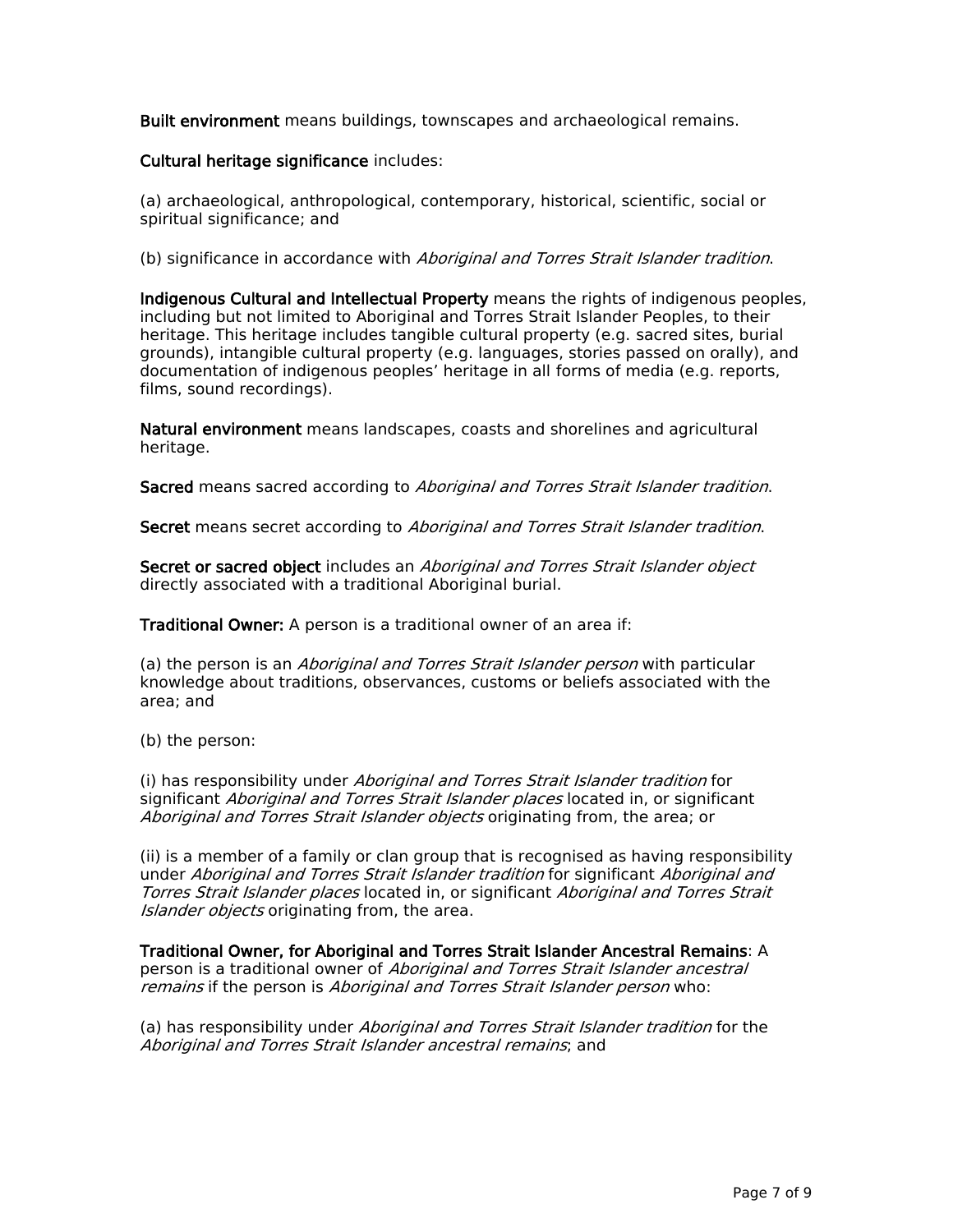(b) is a member of a family or clan group that is recognised as having responsibility under *Aboriginal and Torres Strait Islander tradition* for the *Aboriginal and Torres Strait Islander ancestral remains*.

**Traditional Owner, for Aboriginal and Torres Strait Islander sacred or secret objects**: A person is a *traditional owner* of an *Aboriginal and Torres Strait Islander secret or sacred object* if the person is an *Aboriginal and Torres Strait Islander person* who:

(a) has responsibility under *Aboriginal and Torres Strait Islander tradition* for the object, and

(b) is a member of a family or clan group that is recognised as having responsibility under *Aboriginal and Torres Strait Islander tradition* for the objects.

## **POLICY APPROVER**

Council

## **POLICY STEWARD**

Chair, Aboriginal and Torres Strait Islander Cultural Heritage Oversight Committee

### **REVIEW**

This policy is to be reviewed by 1 November 2024.

## **VERSION HISTORY**

| Version | Authorised bApproval Effective                                                                  | Date                 | Date                     | Sections modified                                                                                                                                                                                                                                                                                                                                       |
|---------|-------------------------------------------------------------------------------------------------|----------------------|--------------------------|---------------------------------------------------------------------------------------------------------------------------------------------------------------------------------------------------------------------------------------------------------------------------------------------------------------------------------------------------------|
|         | Council                                                                                         | 25<br>August<br>2014 | 25 August<br>2014        | New policy                                                                                                                                                                                                                                                                                                                                              |
| 12      | Governance<br>land<br>Nominations <sup>[23]</sup> June<br>Committee<br>authorised<br>by Council | 2016                 | 21 July<br>2016          | New version arising from the Policy<br>Consolidation Project.                                                                                                                                                                                                                                                                                           |
| lЗ      | Council                                                                                         | 24<br>August<br>2017 | 2017                     | 28 August Amendments to reflect changes in the<br><i>Aboriginal Heritage Act 2006</i> (Vic).                                                                                                                                                                                                                                                            |
| 14      | University<br>Secretary                                                                         | 24 May<br>2019       | 3 June<br>2019           | <b>Changed Policy Steward to Associate</b><br>Provost (previously Vice-Principal,<br>Engagement).                                                                                                                                                                                                                                                       |
| 15      | Council                                                                                         | h<br>2021            | October November<br>2021 | Amendments to reflect incorporation of<br>Aboriginal and Torres Strait Islander<br>cultural heritage representation in the built<br>and natural environment and intangible<br>cultural heritage. Further changes made to<br>Definitions for consistency with the<br>Aboriginal Heritage Act 2006 (Vic) and<br>change of Policy Steward and to section 6 |